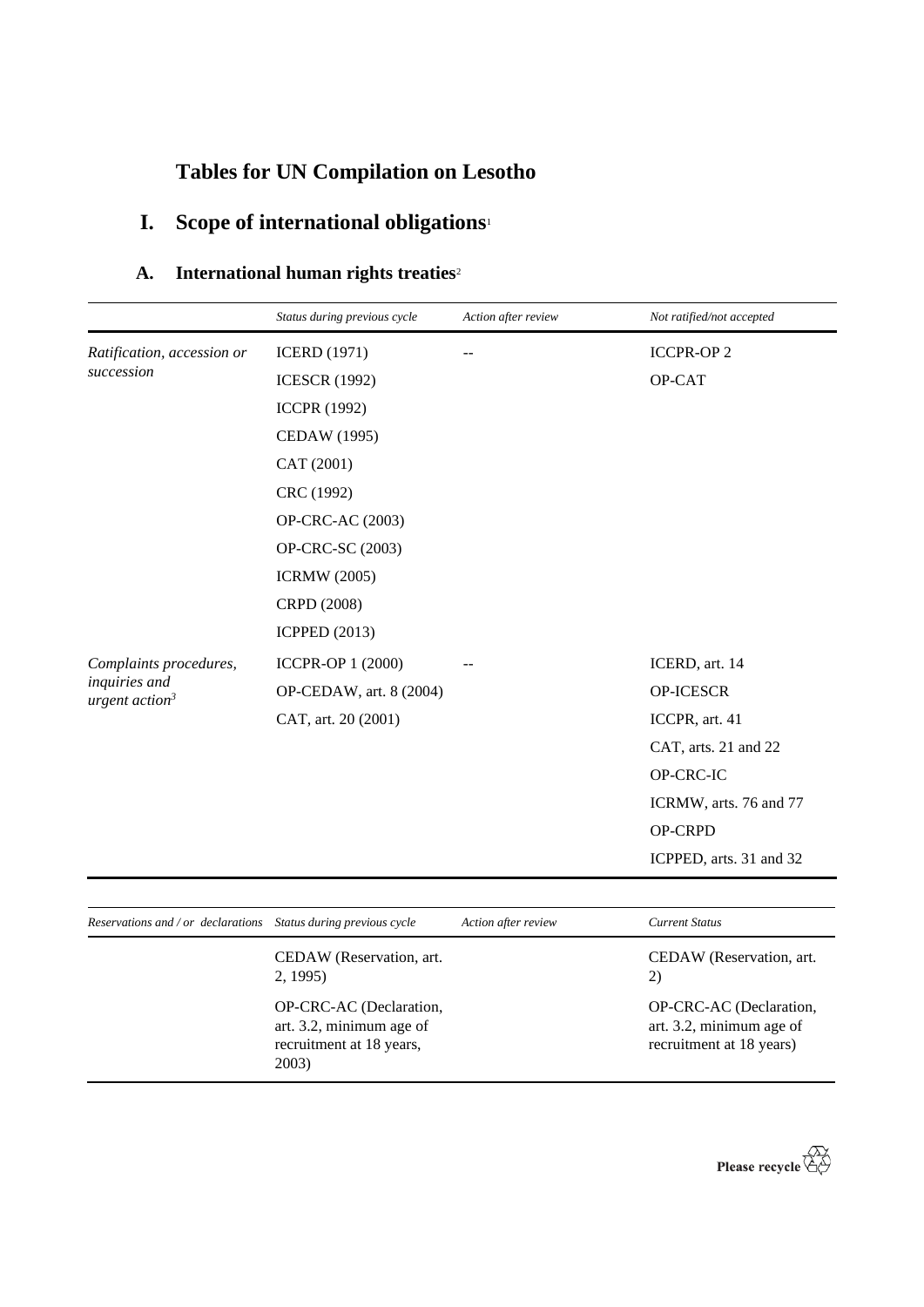|                                          | Status during previous cycle                                               | Action after review | Not ratified                                                                             |
|------------------------------------------|----------------------------------------------------------------------------|---------------------|------------------------------------------------------------------------------------------|
| Ratification, accession or<br>succession | Convention on the<br>Prevention and Punishment<br>of the Crime of Genocide |                     |                                                                                          |
|                                          |                                                                            |                     | Geneva Conventions of 12<br>August 1949 and Additional<br>Protocols thereto <sup>4</sup> |
|                                          | Rome Statute of the<br><b>International Criminal Court</b>                 |                     | --                                                                                       |
|                                          | Conventions on refugees<br>and stateless persons <sup>5</sup>              |                     |                                                                                          |
|                                          | Palermo Protocol <sup>6</sup>                                              |                     |                                                                                          |
|                                          | ILO fundamental<br>Conventions <sup>7</sup>                                |                     |                                                                                          |
|                                          |                                                                            |                     | ILO Conventions Nos. 169<br>and 189                                                      |
|                                          |                                                                            |                     | Convention against<br>Discrimination in Education                                        |

### **B. Other main relevant international instruments**

## **II. Cooperation with human rights mechanisms and bodies**

### **A. Cooperation with treaty bodies**<sup>8</sup>

| Treaty body         | Concluding observations<br>included in previous review | Latest report submitted<br>since previous review | Latest concluding<br>observations | Reporting status                                      |
|---------------------|--------------------------------------------------------|--------------------------------------------------|-----------------------------------|-------------------------------------------------------|
| <b>CERD</b>         |                                                        |                                                  |                                   | Fifteenth report<br>overdue since 2000                |
| <b>CESCR</b>        |                                                        |                                                  |                                   | Initial report overdue<br>since 1994                  |
| <b>HR</b> Committee |                                                        |                                                  |                                   | Second report due in<br>2020/Initially due in<br>2002 |
| <b>CEDAW</b>        | October 2011                                           |                                                  |                                   | Fifth report overdue<br>since $2015$                  |
| <b>CAT</b>          |                                                        |                                                  |                                   | Initial report overdue<br>since 2002                  |
| <b>CRC</b>          |                                                        | 2016                                             | June 2018                         | Third to seventh<br>reports due in 2024               |

#### **Reporting status**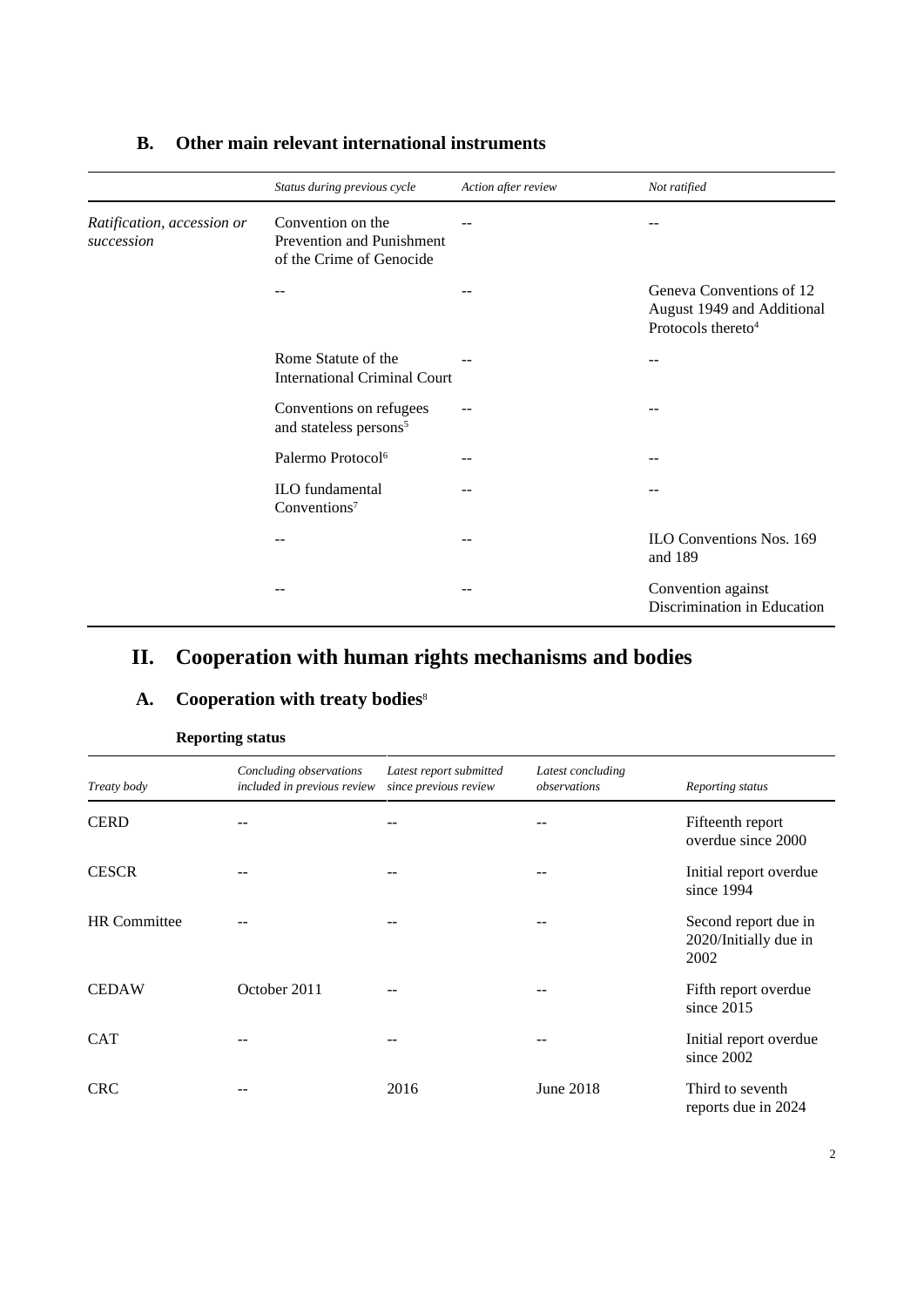|             |    |       |            | Initial reports to OP-<br>CRC-AC and OP-<br>CRC-SC overdue<br>since 2005 |
|-------------|----|-------|------------|--------------------------------------------------------------------------|
| <b>CMW</b>  |    | 2015  | April 2016 | Second report due in<br>2021                                             |
| <b>CRPD</b> | -- | $- -$ | --         | Initial report overdue<br>since 2011                                     |
| <b>CED</b>  | -- | --    | --         | Initial report overdue<br>since 2016                                     |
|             |    |       |            |                                                                          |

### **Responses to specific follow-up requests from concluding observations**

| Treaty body  | Due in | Subject matter                                                                                                                 | Submitted                                                                  |
|--------------|--------|--------------------------------------------------------------------------------------------------------------------------------|----------------------------------------------------------------------------|
| <b>CEDAW</b> | 2013   | Definition of equality and<br>non-discrimination;<br>marriage and family<br>relations. <sup>9</sup>                            | $2013^{10}$ and $2015^{11}$ . More<br>information requested. <sup>12</sup> |
| <b>CMW</b>   | 2018   | Independent monitoring;<br>Social security; Birth<br>registration and nationality;<br>and cost of transfer fees. <sup>13</sup> | $-$                                                                        |

## **B. Cooperation with special procedures**<sup>14</sup>

|                                                         | Status during previous cycle                                                                                   | Current status       |
|---------------------------------------------------------|----------------------------------------------------------------------------------------------------------------|----------------------|
| Standing invitations                                    | No.                                                                                                            | Yes                  |
| Visits undertaken                                       |                                                                                                                | Water and sanitation |
| Visits agreed to in principle                           |                                                                                                                | Extreme poverty      |
| <i>Visits requested</i>                                 |                                                                                                                |                      |
| Responses to letters of<br>allegation and urgent appeal | During the period under review 4<br>communications were sent. The<br>Government replied to 3<br>communications |                      |
| Follow-up reports and missions                          |                                                                                                                |                      |

## **C. Status of national human rights institutions**<sup>15</sup>

| National human rights institution | Status during previous cycle | Status during present cycle <sup>16</sup> |
|-----------------------------------|------------------------------|-------------------------------------------|
|-----------------------------------|------------------------------|-------------------------------------------|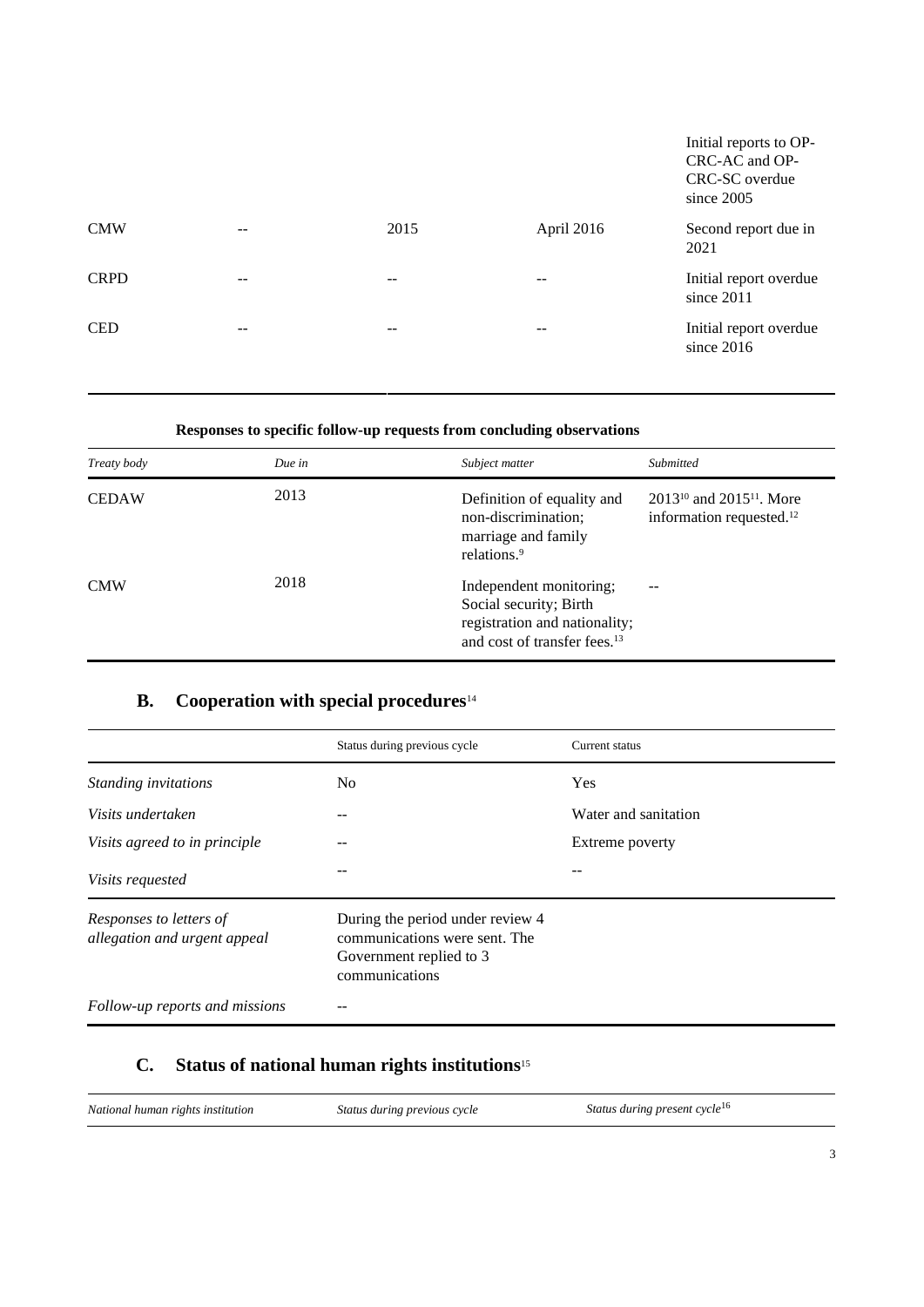#### *Notes*

- <sup>1</sup> Unless indicated otherwise, the status of ratification of instruments listed in the table may be found on the official website of the United Nations Treaty Collection database, Office of Legal Affairs of the United Nations Secretariat, http://treaties.un.org/. Please also refer to the United Nations compilation on Lesotho from the previous cycle (A/HRC/WG.6/21/LSO/2).
- <sup>2</sup> The following abbreviations have been used in the universal periodic review document:

-- -- --

| <b>ICERD</b>      | International Convention on the Elimination of All Forms of     |
|-------------------|-----------------------------------------------------------------|
|                   | Racial Discrimination;                                          |
| <b>ICESCR</b>     | International Covenant on Economic, Social and Cultural         |
|                   | Rights;                                                         |
| <b>OP-ICESCR</b>  | Optional Protocol to ICESCR;                                    |
| <b>ICCPR</b>      | International Covenant on Civil and Political Rights;           |
| <b>ICCPR-OP1</b>  | Optional Protocol to ICCPR;                                     |
| <b>ICCPR-OP 2</b> | Second Optional Protocol to ICCPR, aiming at the abolition of   |
|                   | the death penalty;                                              |
| <b>CEDAW</b>      | Convention on the Elimination of All Forms of Discrimination    |
|                   | against Women;                                                  |
| <b>OP-CEDAW</b>   | Optional Protocol to CEDAW;                                     |
| <b>CAT</b>        | Convention against Torture and Other Cruel, Inhuman or          |
|                   | Degrading Treatment or Punishment;                              |
| OP-CAT            | Optional Protocol to CAT;                                       |
| <b>CRC</b>        | Convention on the Rights of the Child;                          |
| OP-CRC-AC         | Optional Protocol to CRC on the involvement of children in      |
|                   | armed conflict:                                                 |
| OP-CRC-SC         | Optional Protocol to CRC on the sale of children, child         |
|                   | prostitution and child pornography;                             |
| <b>OP-CRC-IC</b>  | Optional Protocol to CRC on a communications procedure;         |
| <b>ICRMW</b>      | International Convention on the Protection of the Rights of All |
|                   | Migrant Workers and Members of Their Families;                  |
| <b>CRPD</b>       | Convention on the Rights of Persons with Disabilities;          |
| <b>OP-CRPD</b>    | Optional Protocol to CRPD;                                      |
| <b>ICPPED</b>     | International Convention for the Protection of All Persons      |
|                   | from Enforced Disappearance.                                    |

- 3 Individual complaints: ICCPR-OP 1, art. 1; OP-CEDAW, art. 1; OP-CRPD, art. 1; OP-ICESCR, art. 1; OP-CRC-IC, art. 5; ICERD, art. 14; CAT, art. 22; ICRMW, art. 77; and ICPPED, art. 31. Inquiry procedure: OP-CEDAW, art. 8; CAT, art. 20; ICPPED, art. 33; OP-CRPD, art. 6; OP-ICESCR, art. 11; and OP-CRC-IC, art. 13. Inter-State complaints: ICCPR, art. 41; ICERD, art. 11; ICRMW, art. 76; ICPPED, art. 32; CAT, art. 21; OP-ICESCR, art. 10; and OP-CRC-IC, art. 12. Urgent action: ICPPED, art. 30.
- <sup>4</sup> Geneva Convention for the Amelioration of the Condition of the Wounded and Sick in Armed Forces in the Field (First Convention); Geneva Convention for the Amelioration of the Condition of Wounded, Sick and Shipwrecked Members of Armed Forces at Sea (Second Convention); Geneva Convention relative to the Treatment of Prisoners of War (Third Convention); Geneva Convention relative to the Protection of Civilian Persons in Time of War (Fourth Convention);Protocol Additional to the Geneva Conventions of 12 August 1949, and relating to the Protection of Victims of International Armed Conflicts (Protocol I); Protocol Additional to the Geneva Conventions of 12 August 1949, and relating to the Protection of Victims of Non-International Armed Conflicts (Protocol II); Protocol Additional to the Geneva Conventions of 12 August 1949, and relating to the Adoption of an Additional Distinctive Emblem (Protocol III). For the official status of ratifications, see Federal Department of Foreign Affairs of Switzerland, at